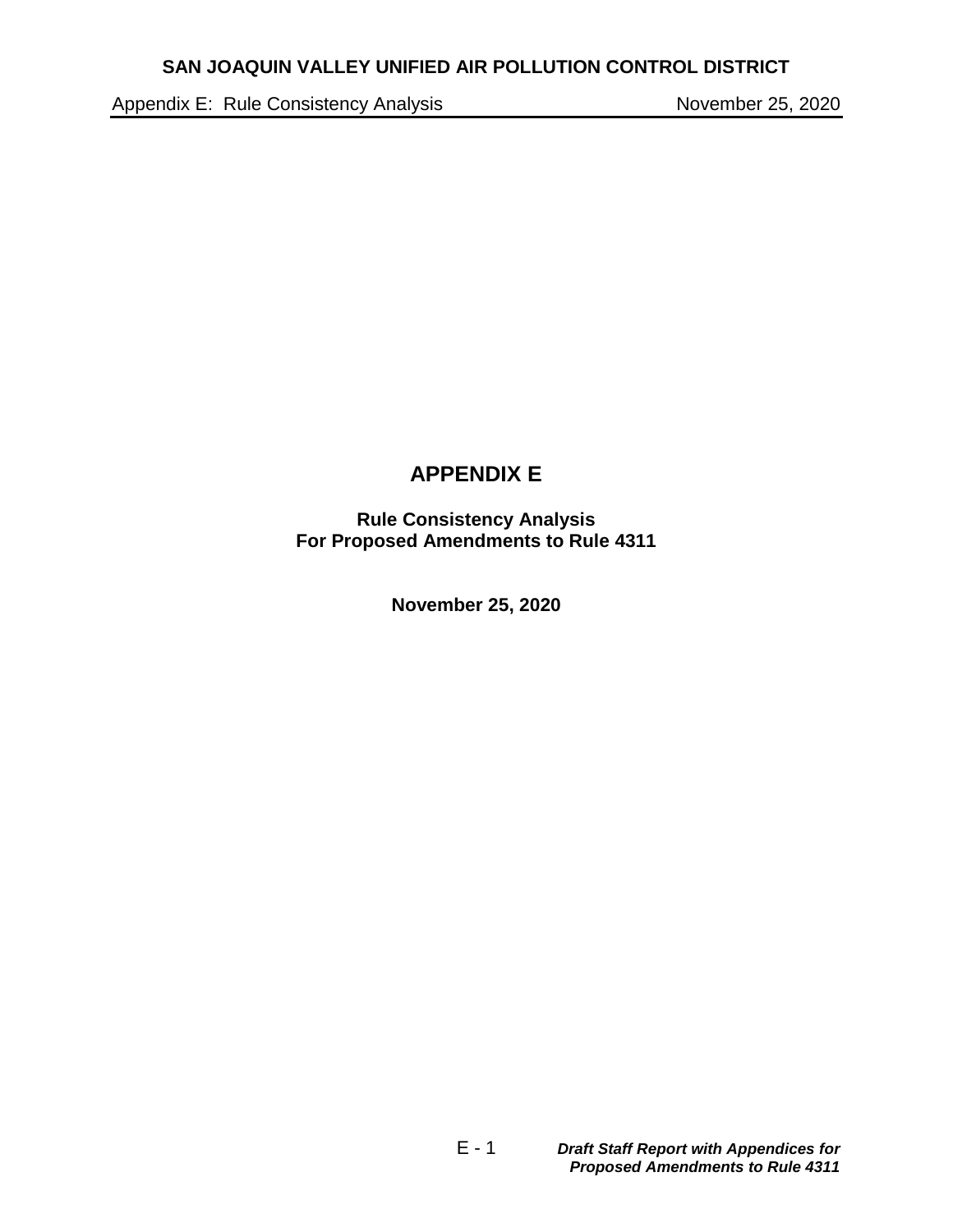Appendix E: Rule Consistency Analysis November 25, 2020

This page intentionally blank.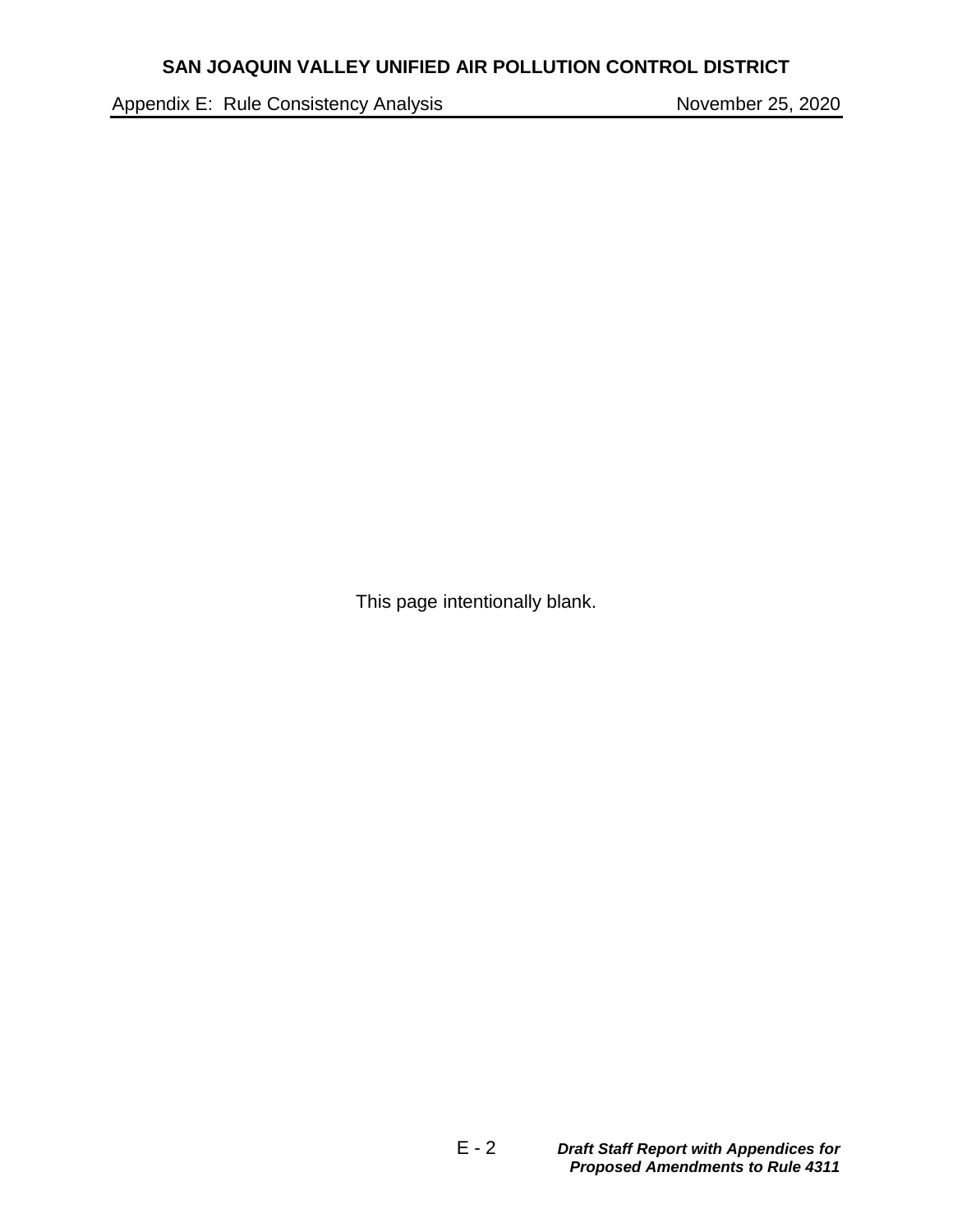Appendix E: Rule Consistency Analysis November 25, 2020

# **RULE CONSISTENCY ANALYSIS FOR PROPOSED AMENDMENTS TO RULE 4311**

# **I. REQUIREMENTS FOR RULE CONSISTENCY ANALYSIS**

Pursuant to Section 40727.2 of the California Health and Safety Code, prior to adopting, amending, or repealing a rule or regulation, the District performs a written analysis that identifies and compares the air pollution control elements of the rule or regulation with corresponding elements of existing or proposed District and United States Environmental Protection Agency (EPA) rules, regulations, and guidelines that apply to the same source category. The rule elements analyzed are emission limits; monitoring and testing requirements; recordkeeping and reporting requirements; and operating parameters and work practice requirements.

## **II. ANALYSIS**

### **A. District Rules**

Facilities could be subject to other District rules including:

- $\triangleright$  Rule 1070 Inspections
- $\triangleright$  Rule 1081 Source sampling
- ▶ Rule 1100 Equipment Breakdown
- ▶ Rule 2010 Permits Required
- ▶ Rule 2201 New and Modified Stationary Source Review Rule
- $\triangleright$  Rule 2520 Federally Mandated Operating Permits
- ▶ Rule 4001 New Source Performance Standards
- $\triangleright$  Rule 4101 Visible Emissions
- $\triangleright$  Rule 4102 Nuisance
- $\triangleright$  Rule 4201 Particulate Matter Concentration
- ▶ Rule 4454 Refinery Process Unit Turnaround
- $\triangleright$  Rule 4623 Storage of Organic Liquids
- $\triangleright$  Rule 4624 Organic Liquid Loading
- $\triangleright$  Rule 4801 Sulfur Compounds

The above-listed rules are not in conflict with, nor are they inconsistent with the requirements of Proposed Rule 4311.

## **B. Federal Rules, Regulations, and Policies**

*1. EPA Control Techniques Guideline (CTG) Document*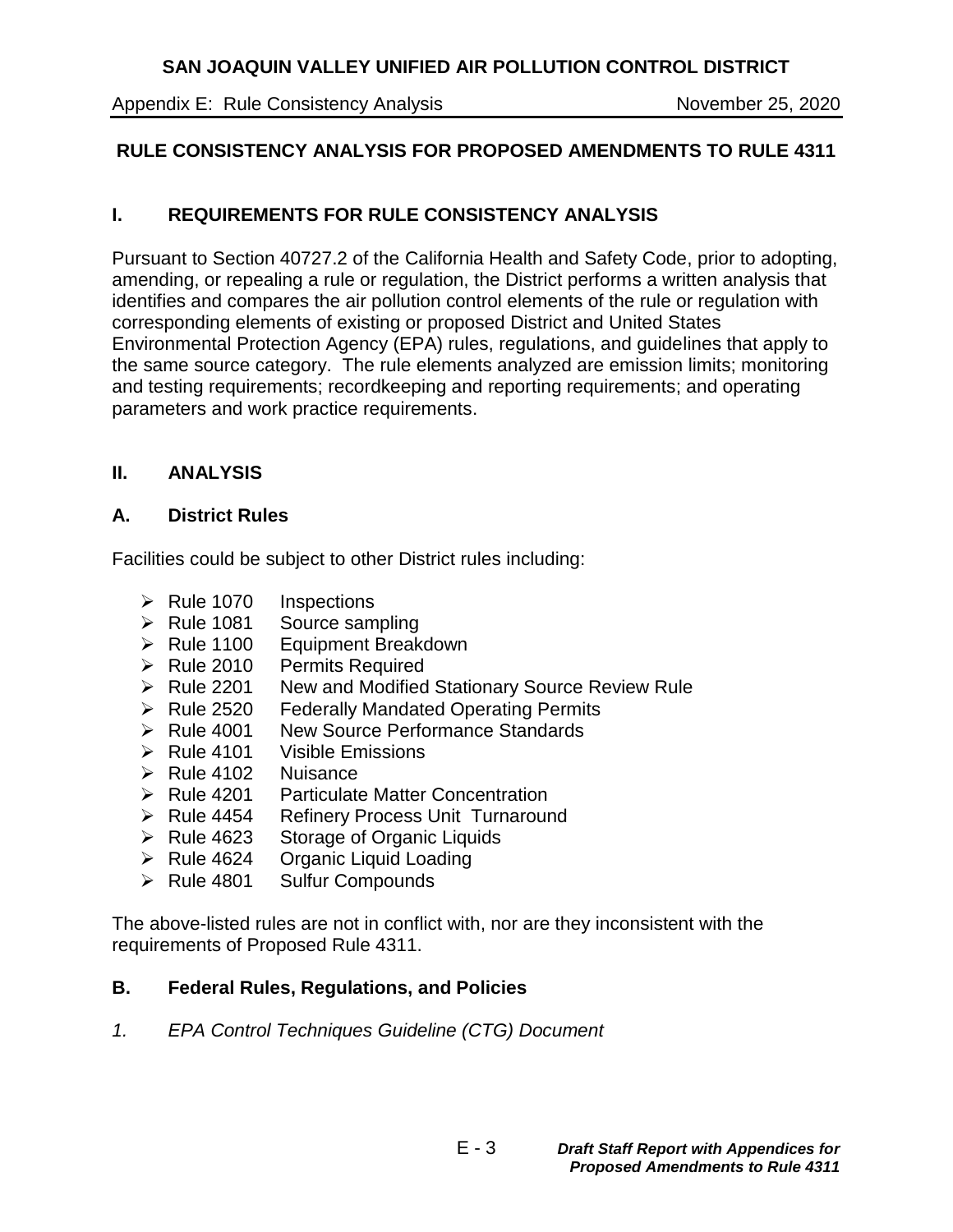### Appendix E: Rule Consistency Analysis November 25, 2020

Based on the EPA "Control Techniques Guidelines and Alternative Control Techniques Documents for Reducing Ozone-Causing Emissions" document<sup>1</sup>, there are no EPA CTGs applicable to this source category and, therefore, no conflicts or inconsistencies with the proposed requirements of Rule 4311.

## *2. EPA Alternative Control Techniques (ACT) Document*

Based on the EPA "Control Techniques Guidelines and Alternative Control Techniques Documents for Reducing Ozone-Causing Emissions" document, there are no EPA ACTs applicable to this source category and, therefore, no conflicts or inconsistencies with the proposed requirements of Rule 4311.

*3. EPA New Source Performance Standard (NSPS)*

40 CFR 60.18 (General Control Device Requirements) and 40 CFR 65.147 (Flares)

40 CFR 60.18 specifies certain minimum equipment performance standards for equipment used as control devices. In the case of flares, the CFR specifies certain heat content requirements for flared gases, sizing requirements and tip velocity along with operating standards to ensure there are no visible emissions during flaring episodes.

*4. National Emission Standard for Hazardous Air Pollutants (NESHAP)*

Based on the list in 40 CFR 61 (NESHAP) there is no NESHAP standard for flares.

*5. Maximum Achievable Control Technology (MACT)*

 $\overline{a}$ 

40 CFR 63 Subpart CC – National Emission Standards for Hazardous Air Pollutants From Petroleum Refineries

40 CFR 63.670 includes standards for flare tip velocity, pilot flame presence, flow monitoring, emergency flaring provisions, and recordkeeping, in line with 40 CFR 60.18. 40 CFR 63.371 includes requirements for continuous parameter monitoring systems (CPMS) if installed to demonstrate compliance with 40 CFR 63.370.

40 CFR 63 Subpart SS - National Emission Standards for Closed Vent Systems, Control Devices, Recovery Devices and Routing to a Fuel Gas System or a Process

<sup>1</sup> Control Techniques Guidelines and Alternative Control Techniques Documents for Reducing Ozone-Causing Emissions. (2016). Retrieved November 5, 2020 from [https://www.epa.gov/ground-level-ozone-pollution/control](https://www.epa.gov/ground-level-ozone-pollution/control-techniques-guidelines-and-alternative-control-techniques)[techniques-guidelines-and-alternative-control-techniques](https://www.epa.gov/ground-level-ozone-pollution/control-techniques-guidelines-and-alternative-control-techniques)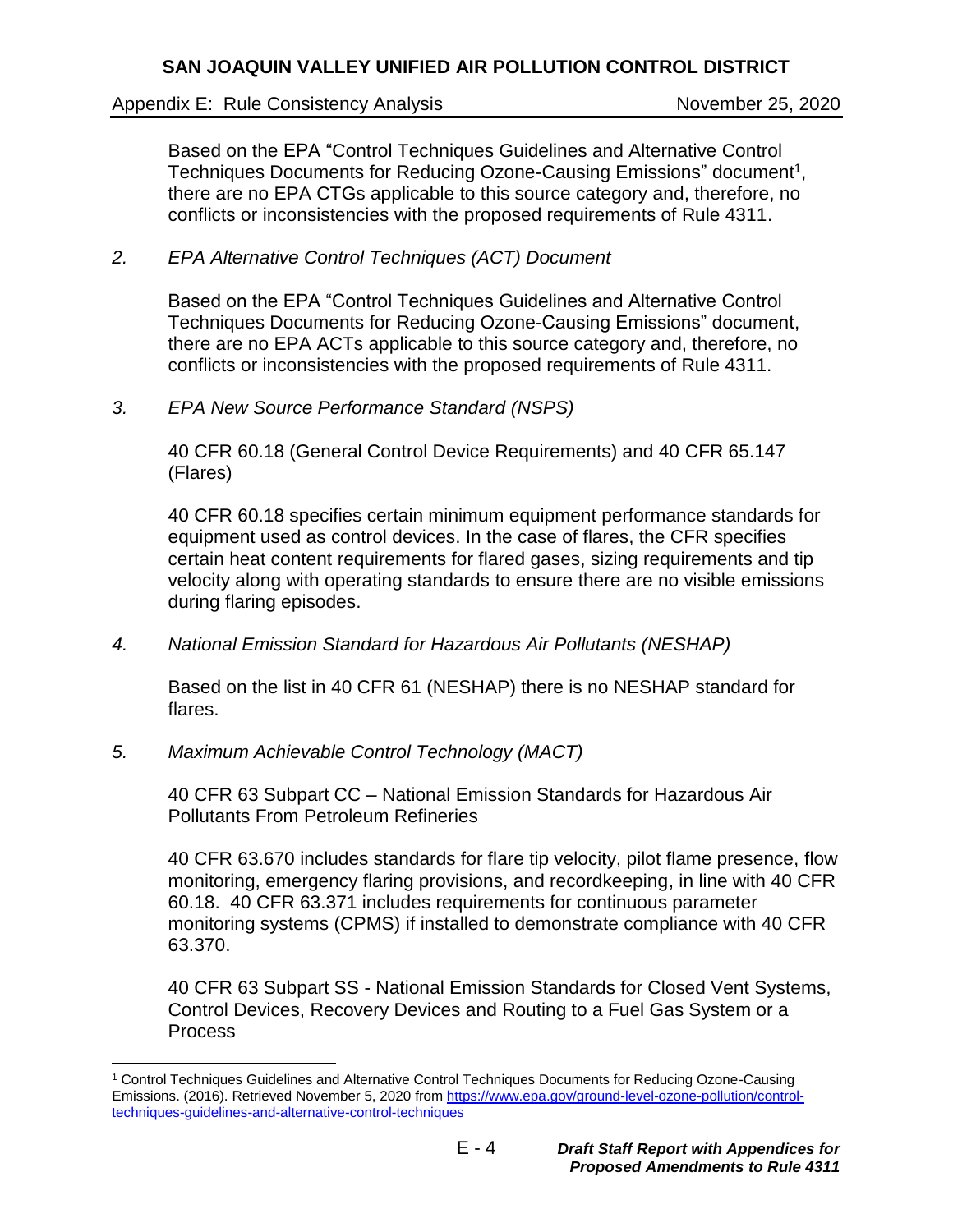#### Appendix E: Rule Consistency Analysis November 25, 2020

40 CFR 63.987 includes standards in line with 40 CFR 60.18.

#### *6. Consolidated Federal Air Rule*

40 CFR 65 Subpart G - Closed Vent Systems, Control Devices, and Routing to a Fuel Gas System or a Process

40 CFR 65.147 requires the same performance, equipment, operation, and heat content standards for flares as 40 CFR 60.18.

40 CFR 65.157, §65.158, §65.159, and §65.164 require performance testing, monitoring, recordkeeping, and reporting standards for flares in use as VOC control devices to assure compliance with 40 CFR part 63.

#### *7. EPA Best Available Control Technology (BACT) Requirements*

There have been no BACT determinations for flares addressing  $NO<sub>x</sub>$  emissions or requiring add on controls to limit  $NO<sub>x</sub>$  emissions from flares in the EPA's BACT/LAER Clearinghouse. BACT has universally been considered "good combustion practices".<sup>2</sup>

8. EPA Policy on Recordkeeping

The recordkeeping requirement in Rule 4311 is consistent with EPA's policy to keep and maintain records for at least five years.

#### **III. CONCLUSION**

Based on the above analysis, District staff found that the proposed amendments to Rule 4311 would not conflict with any District or federal rules, regulations, or policies covering similar stationary sources.

 $\overline{a}$ <sup>2</sup> Environmental Protection Agency [EPA]: Clean Air Technology Center - RACT/BACT/LAER Clearinghouse. Retrieved November 4, 2020 from

[https://cfpub.epa.gov/rblc/index.cfm?action=PermitDetail.PollutantInfo&Facility\\_ID=28072&Process\\_ID=110560&Poll](https://cfpub.epa.gov/rblc/index.cfm?action=PermitDetail.PollutantInfo&Facility_ID=28072&Process_ID=110560&Pollutant_ID=149&Per_Control_Equipment_Id=158312) [utant\\_ID=149&Per\\_Control\\_Equipment\\_Id=158312](https://cfpub.epa.gov/rblc/index.cfm?action=PermitDetail.PollutantInfo&Facility_ID=28072&Process_ID=110560&Pollutant_ID=149&Per_Control_Equipment_Id=158312)